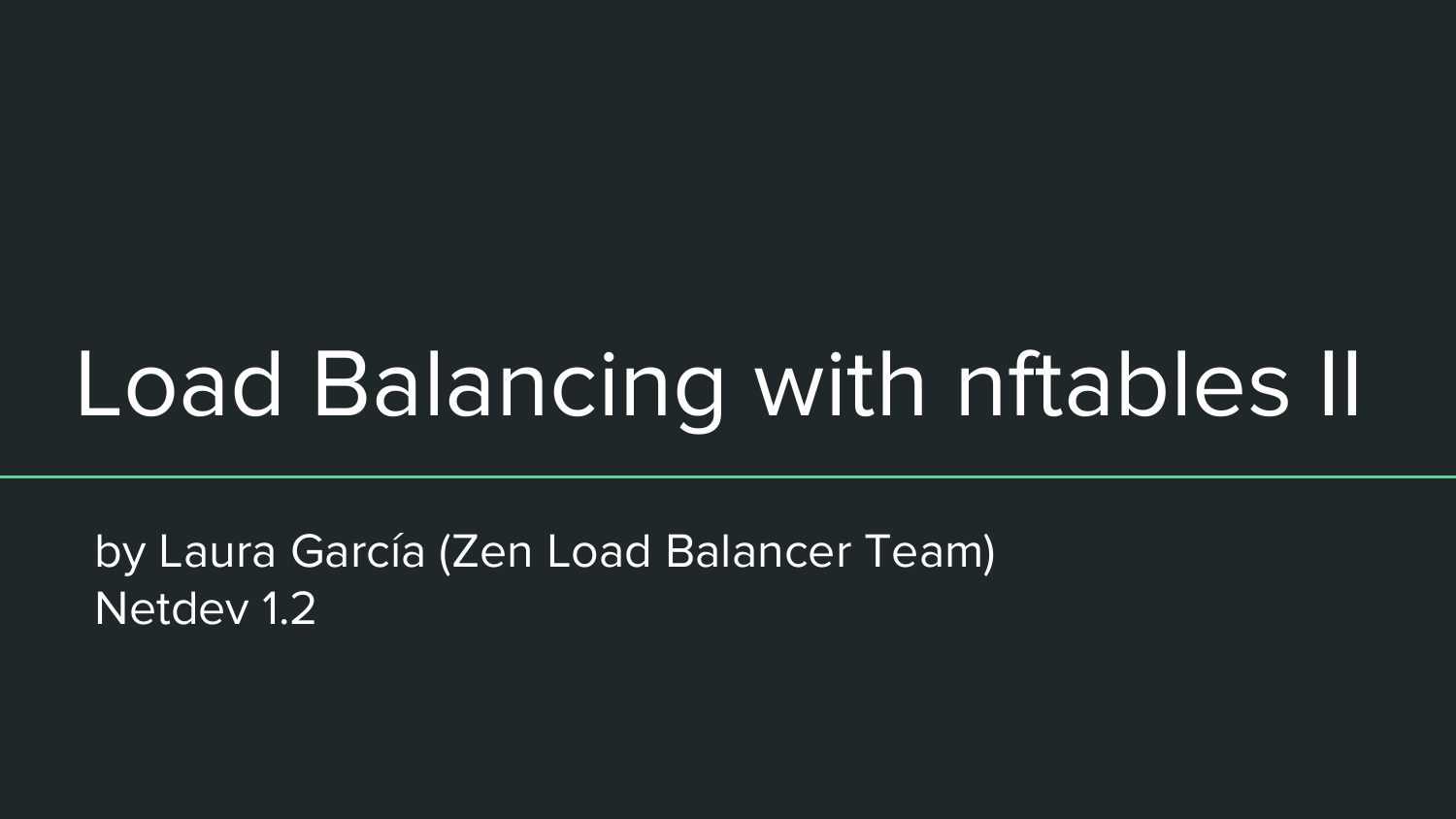## 1. Development Evolution

- 2. Use Cases Review
- 3. Benchmarks
- 4. Work To Do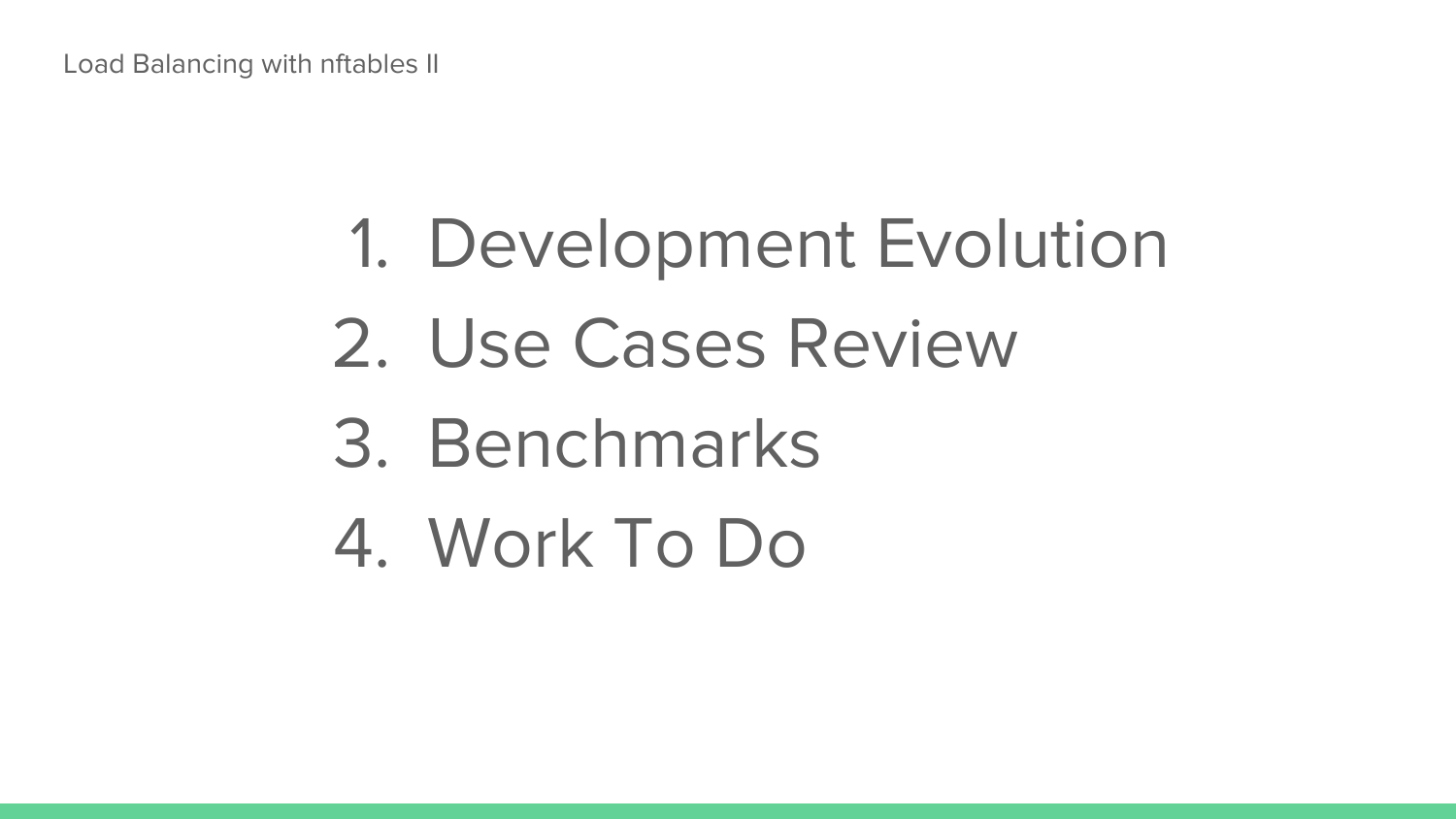## Development Evolution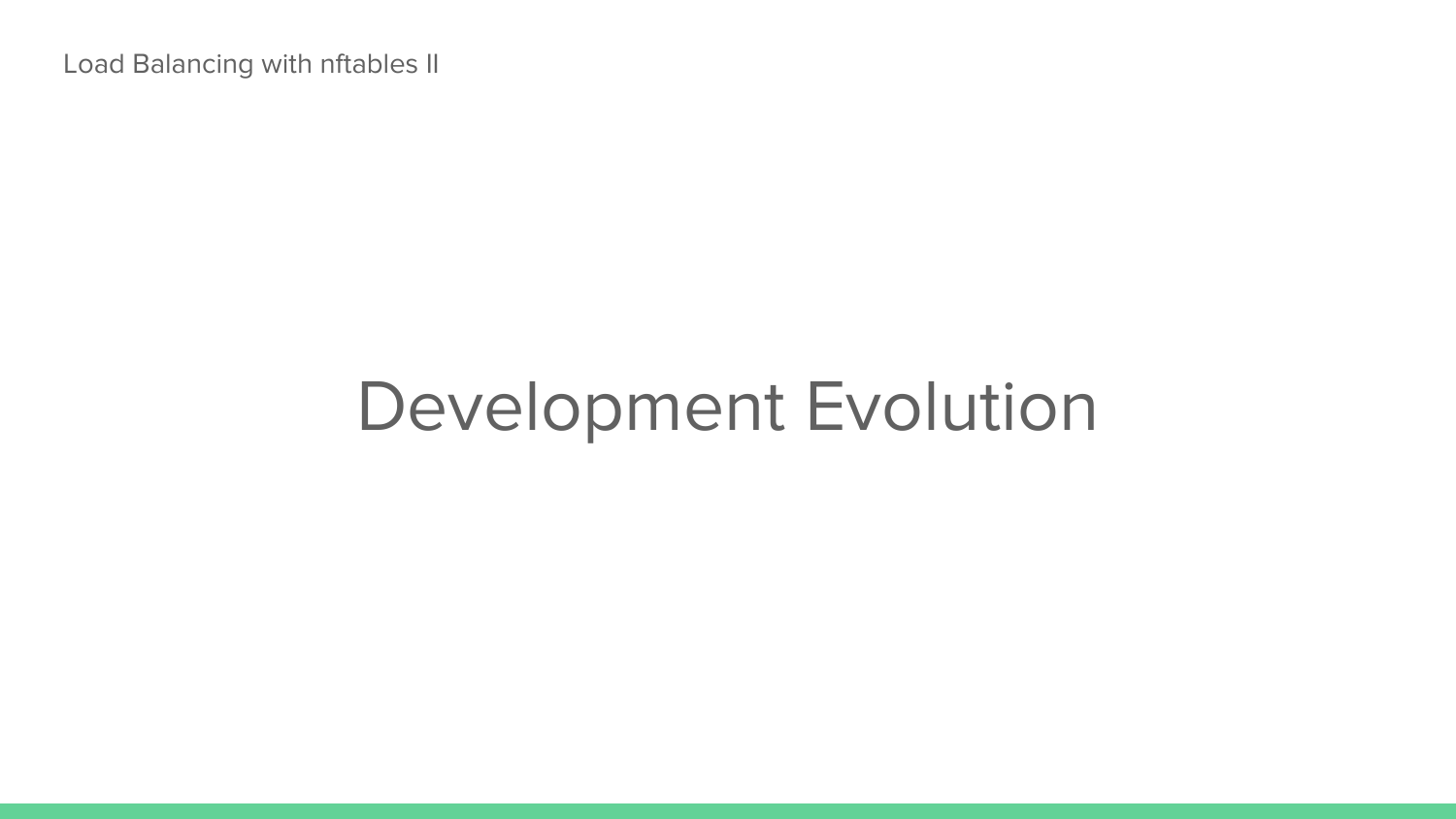New expressions available

- ➔ **nft\_numgen**: number generator with two modes.
	- Incremental
	- Random

Ability to scale the values and add an offset

**→ nft\_hash**: Hash any selector concatenation, one mode.

● Jenkins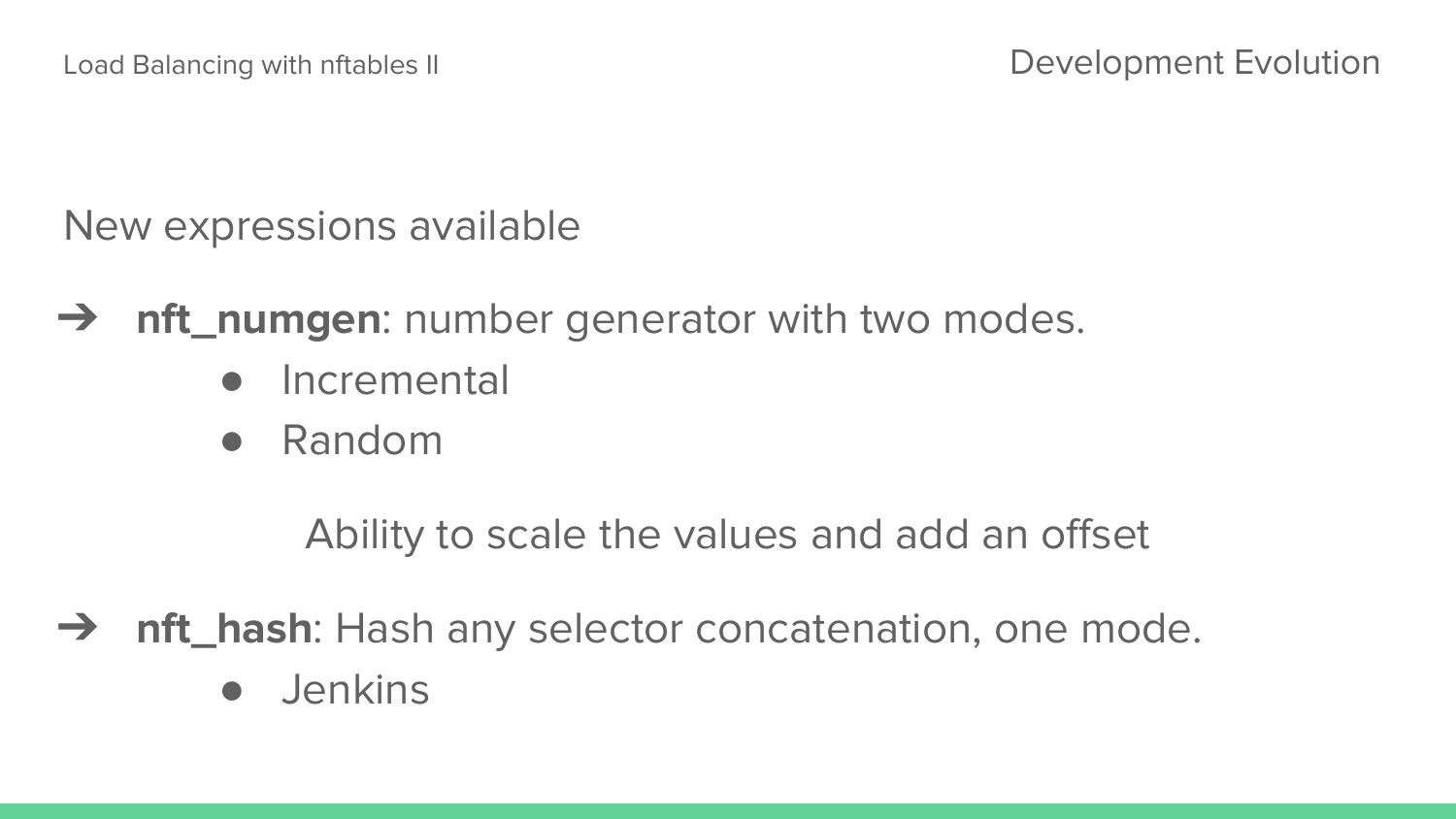nft\_numgen expression (based on xt\_statistics)

 $\rightarrow$  Incremental counter for round robin scheduler.

ip daddr <vip> tcp dport <vport> dnat to **numgen inc mod 2** map { 0 : <ipaddr0>, 1 : <ipaddr1> } meta mark set **numgen inc mod 3 offset 100** (100, 101, 102, 100, ...)

**→** Random generation for weight scheduler.

ip daddr <vip> tcp dport <vport> dnat to **numgen random mod 2** \

map { 0 : <ipaddr0>, 1 : <ipaddr1> }

meta mark set **numgen random mod 3 offset 100**

(100-102)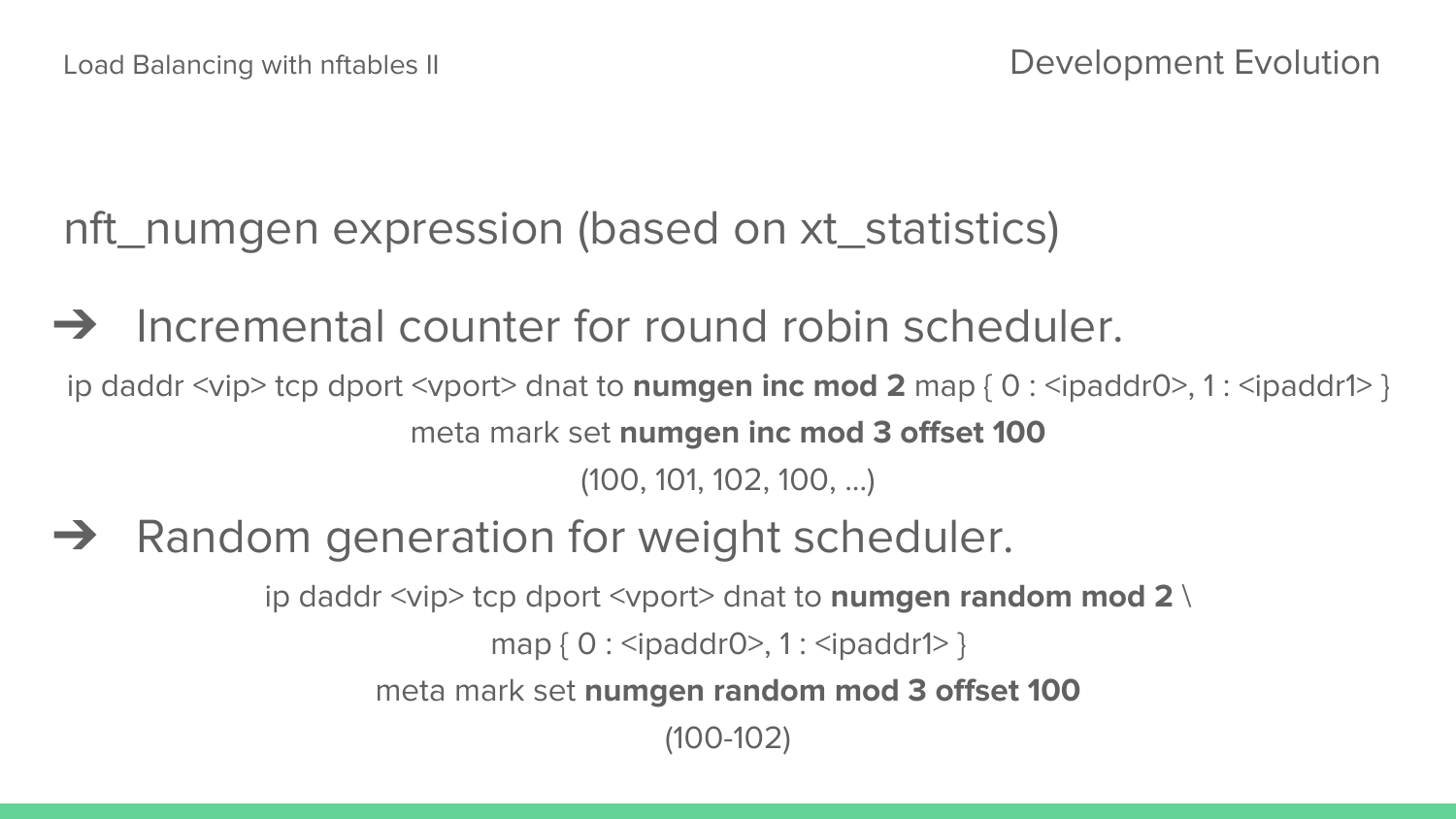nft\_hash expression

 $\rightarrow$  Hash function for persistence.

ip daddr <vip> tcp dport <vport> dnat to **jhash ip saddr mod 2** \ map { 0: <ipaddr0>, 1: <ipaddr1> } meta mark set **jhash ip saddr mod 3 seed 0xabcd offset 100** (100-102)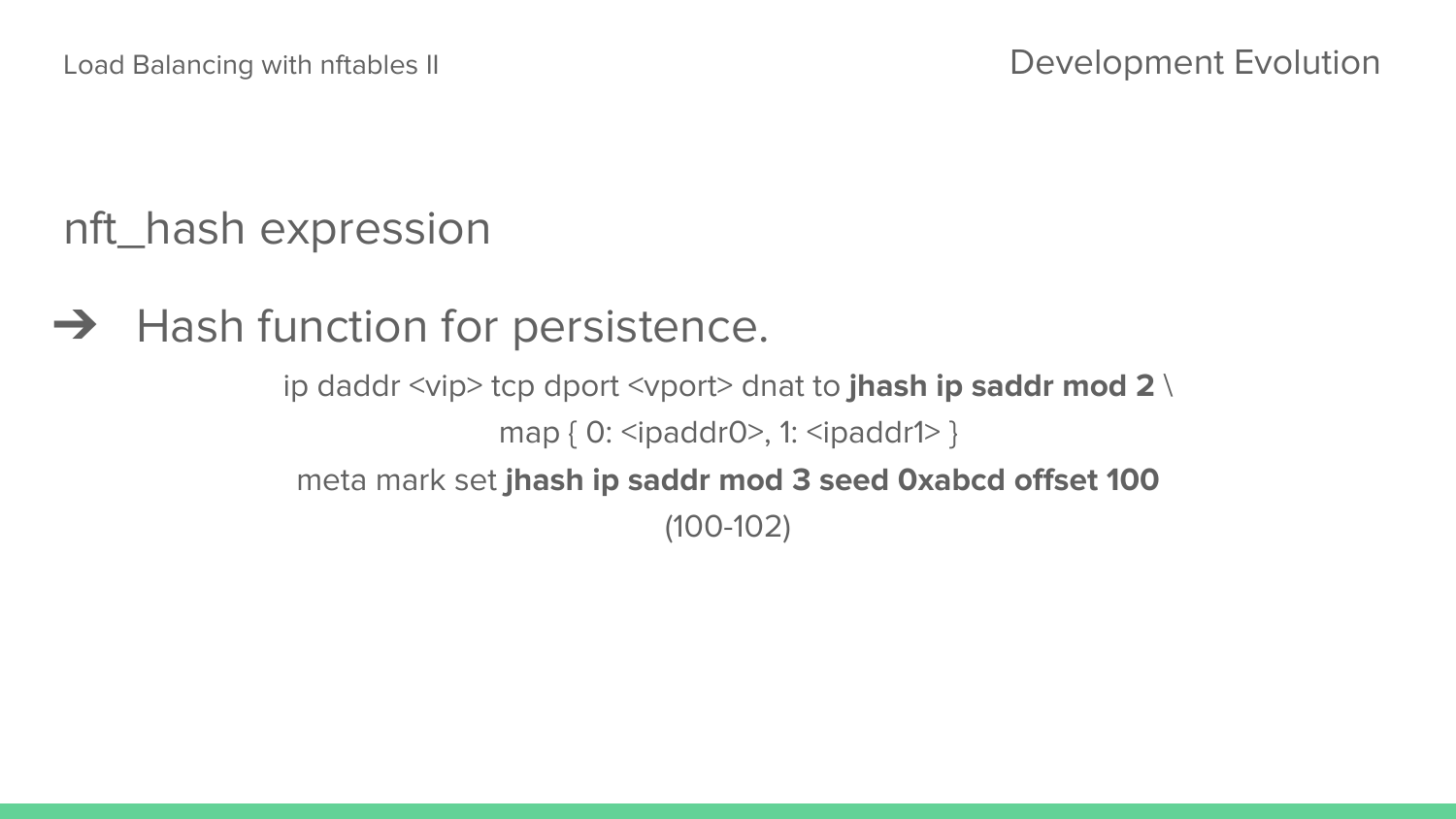Requirements:

- $\star$  kernel >= 4.8.0-rc4+ (nf-next branch)
- $\star$  libnftnl > 1.0.6
- $\star$  nftables > 0.7 (not yet released)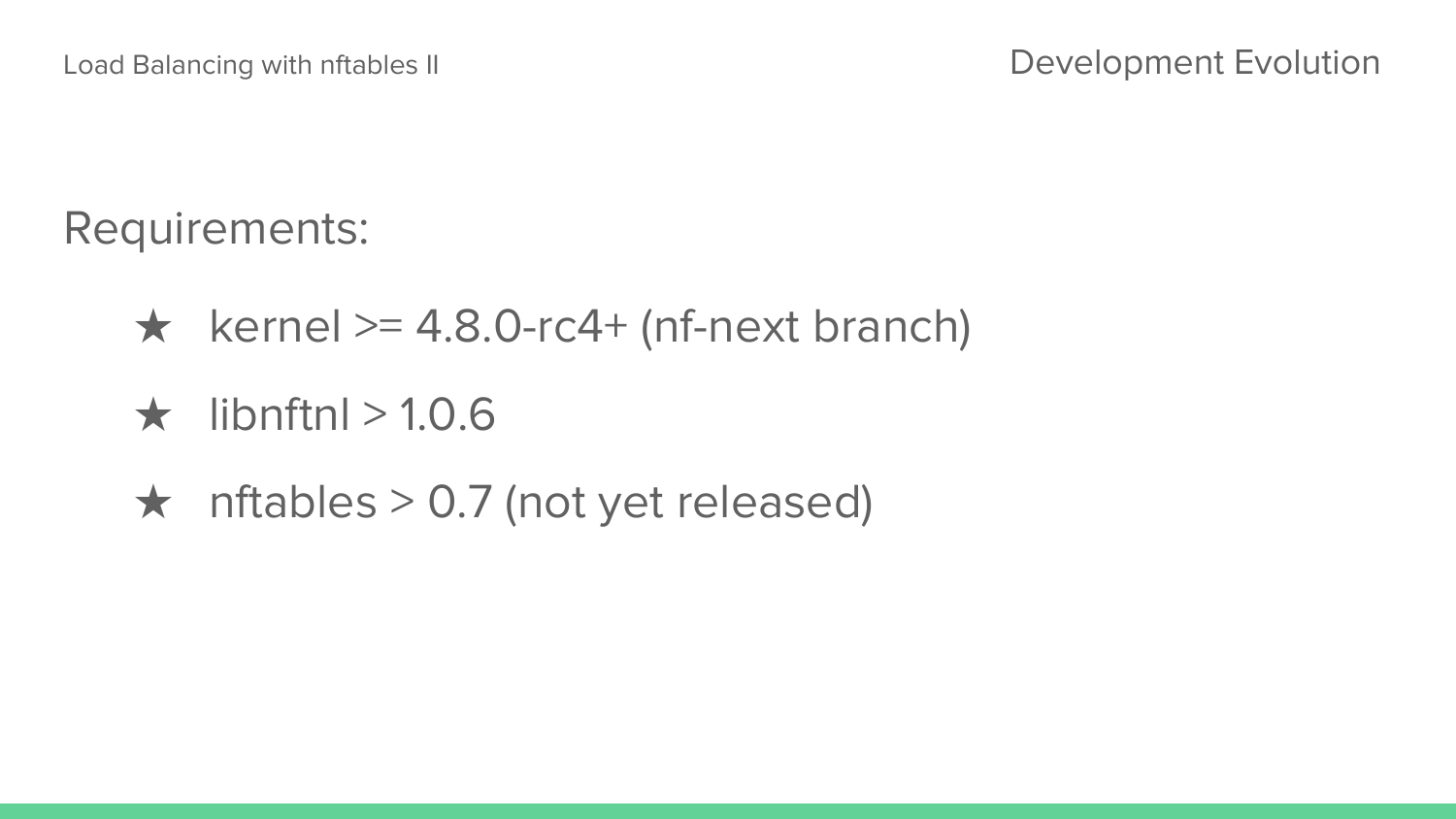## Use Cases Review

(The definitive syntax)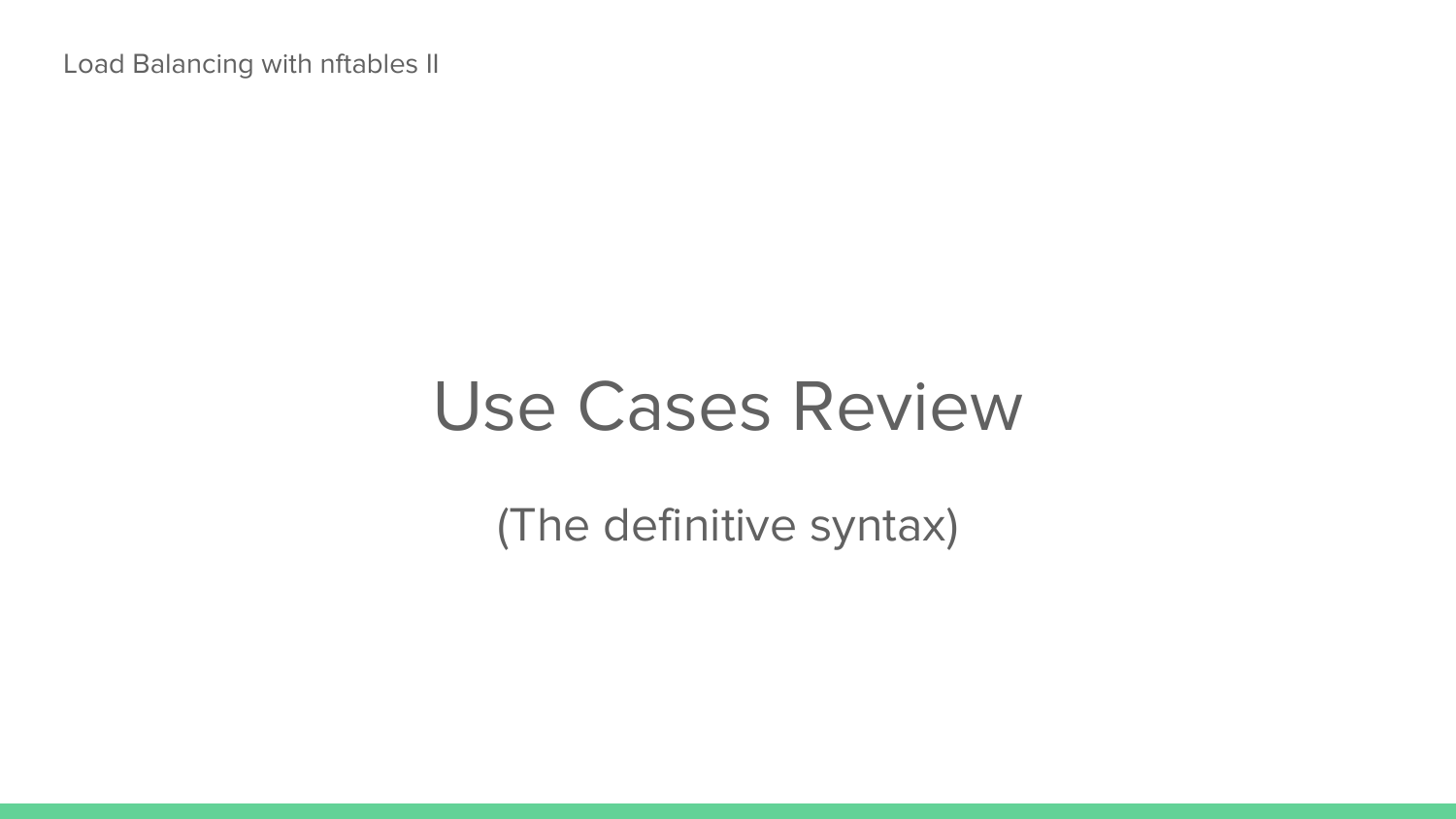## sNAT Topology

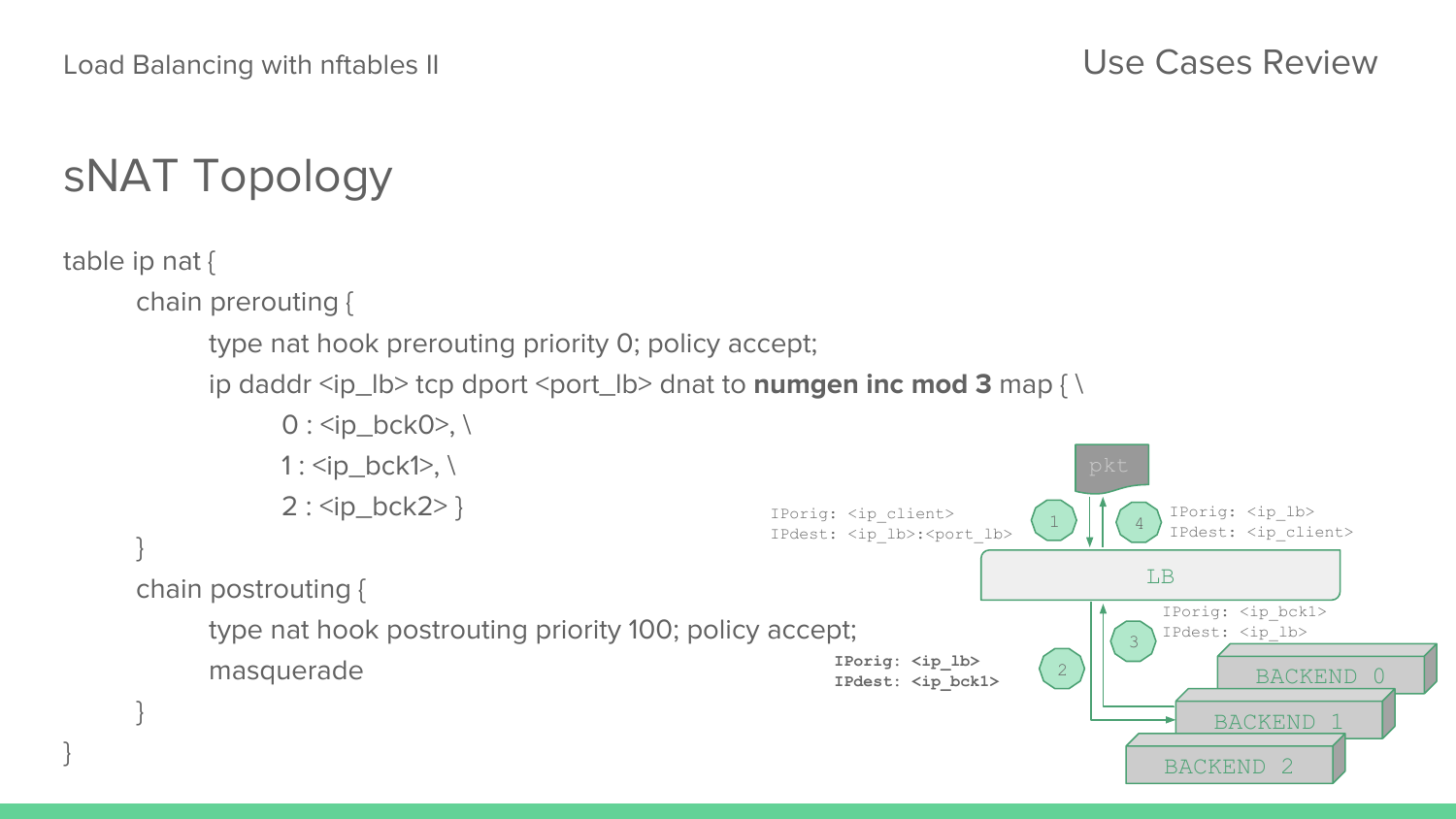## dNAT Topology

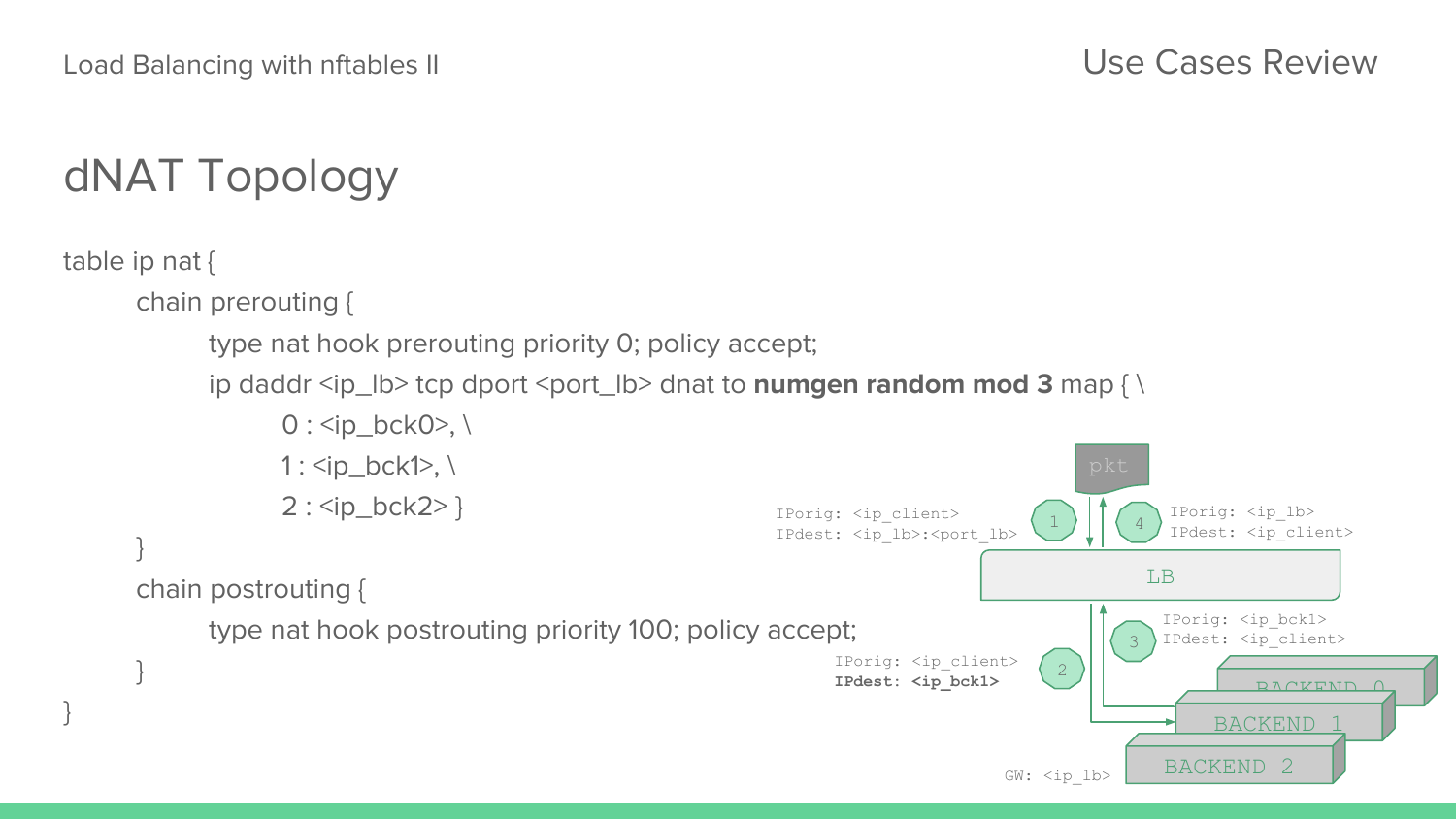}

BACKEND 1

BACKEND 2

### DSR Topology (non connection oriented)

```
table netdev filter {
chain ingress {
           type filter hook ingress device <if_lb> priority 0; policy accept;
           ip daddr <ip_lb> udp dport <port_lb> ether saddr set <mac_lb> \
                      ether daddr set numgen inc mod 3 \
                      map \ \{ \}0: \text{C} \text{C} \text{C} \text{C} \text{D} \text{D} \text{C} \text{D} \text{D} \text{D} \text{D} \text{D} \text{D} \text{D} \text{D} \text{D} \text{D} \text{D} \text{D} \text{D} \text{D} \text{D} \text{D} \text{D} \text{D} \text{D} \text{D} \1: \text{2} \cdot \text{2} bck1>, \text{2} \cdot \text{2}2: <mac_bck2> } \
                      fwd to \leqif \vertb>
 }
                                                                                                                                                                      BACKEND 0
                                                                                                                                                     LB
                                                                                                    IPorig: <ip_client>
                                                                                                    MACorig: <mac_client>
                                                                                                    IPdest: <ip lb>:<port lb>
                                                                                                    MACdest: <mac_lb>
                                                                                                                                        1
                                                                                                                                       2
                                                                                                                                                                                           3
                                                                                                         IPorig: <ip_client>
                                                                                                         MACorig: <mac_lb>
                                                                                                                                                            IPorig: <ip_lb>
                                                                                                                                                            MACorig: <mac_bck1>
                                                                                                                                                            IPdest: <ip_client>
                                                                                                                                                           MACdest: <mac_client>
```
IPdest: <ip\_lb> **MACdest: <mac\_bck1>**

 $lo:0:$   $\langle ip\text{ }lb \rangle$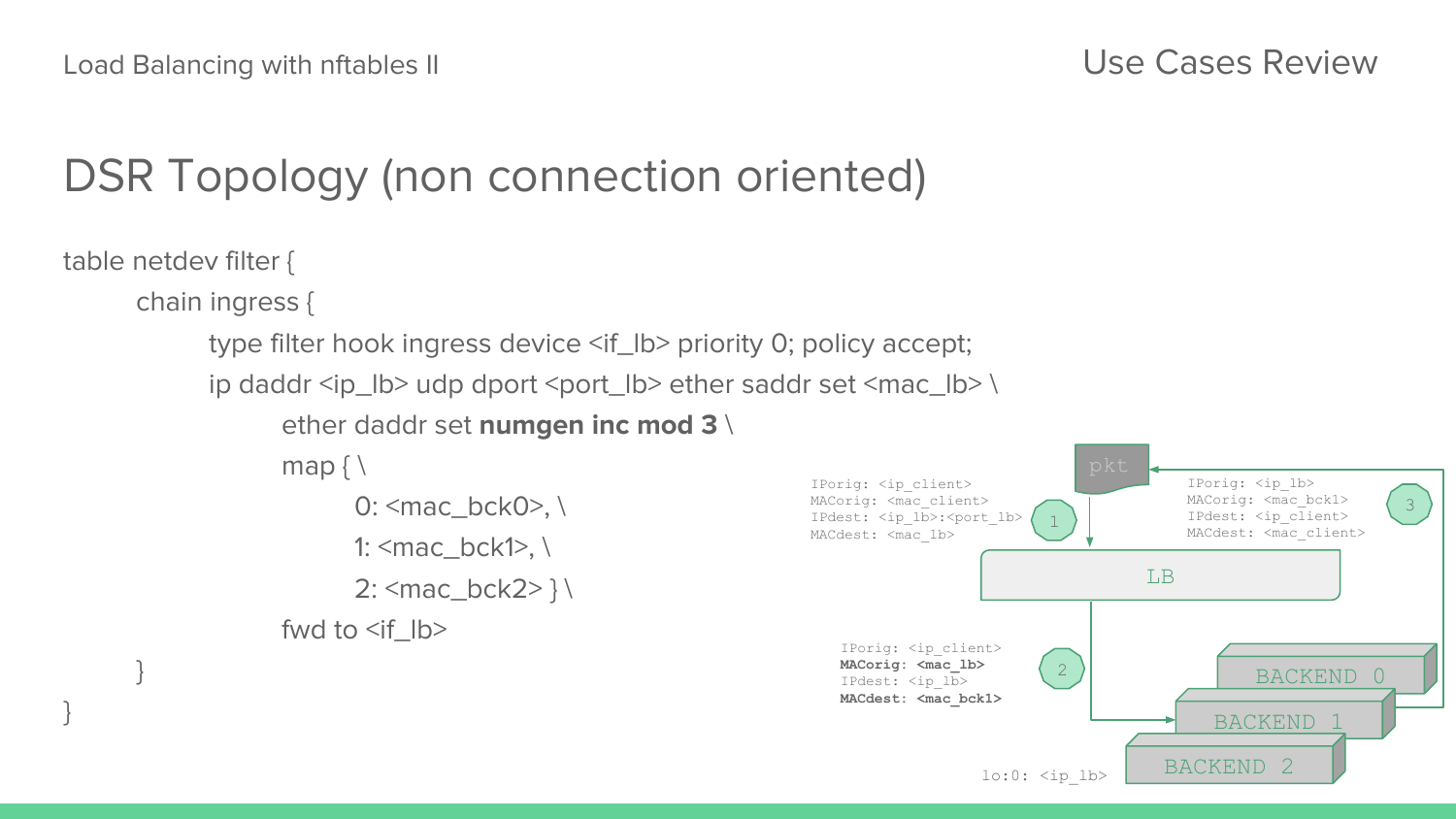BACKEND 1

BACKEND 2

 $lo:0:$   $\langle ip\text{ }lb \rangle$ 

### DSR Topology (connection oriented)

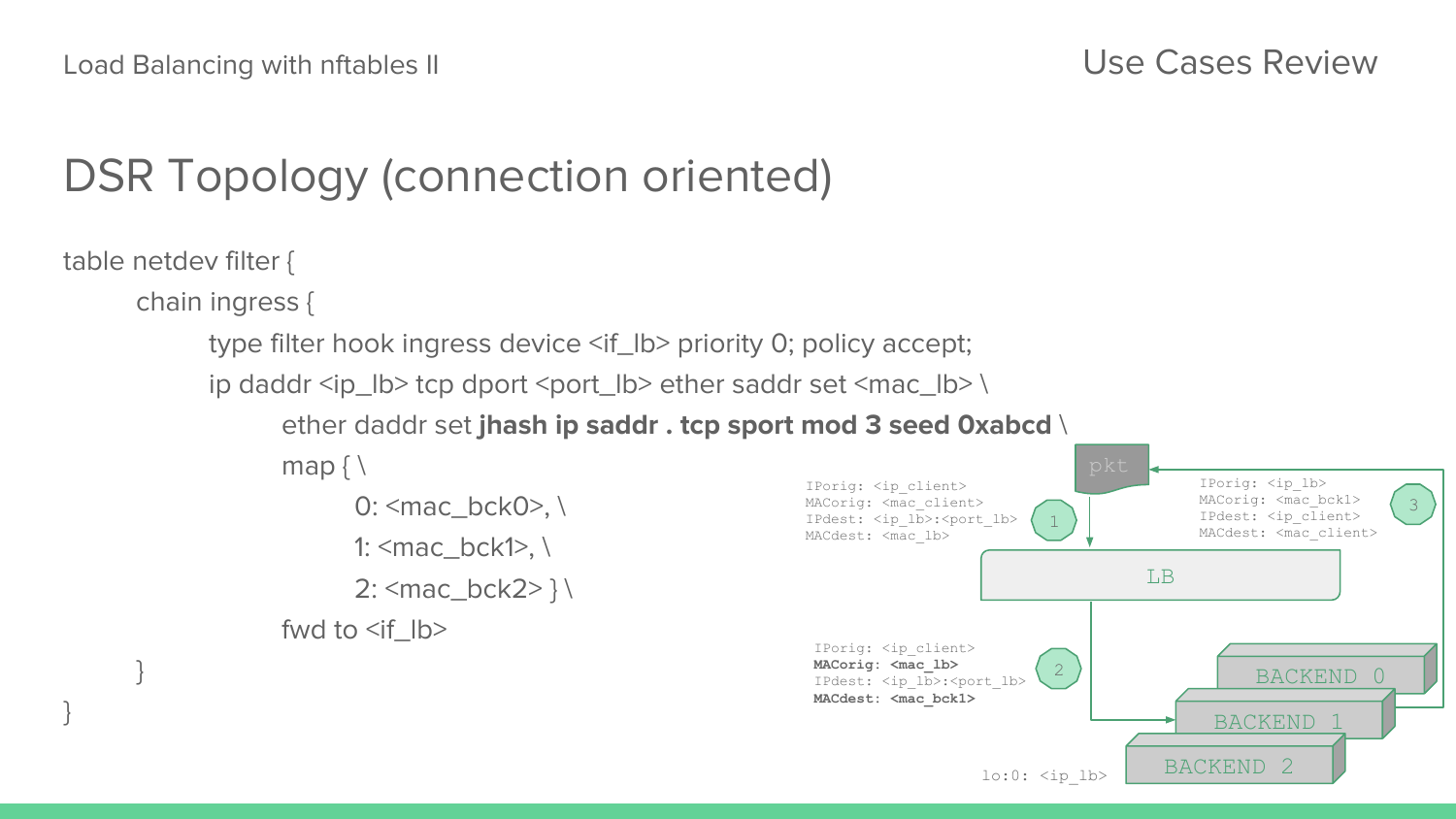## Benchmarks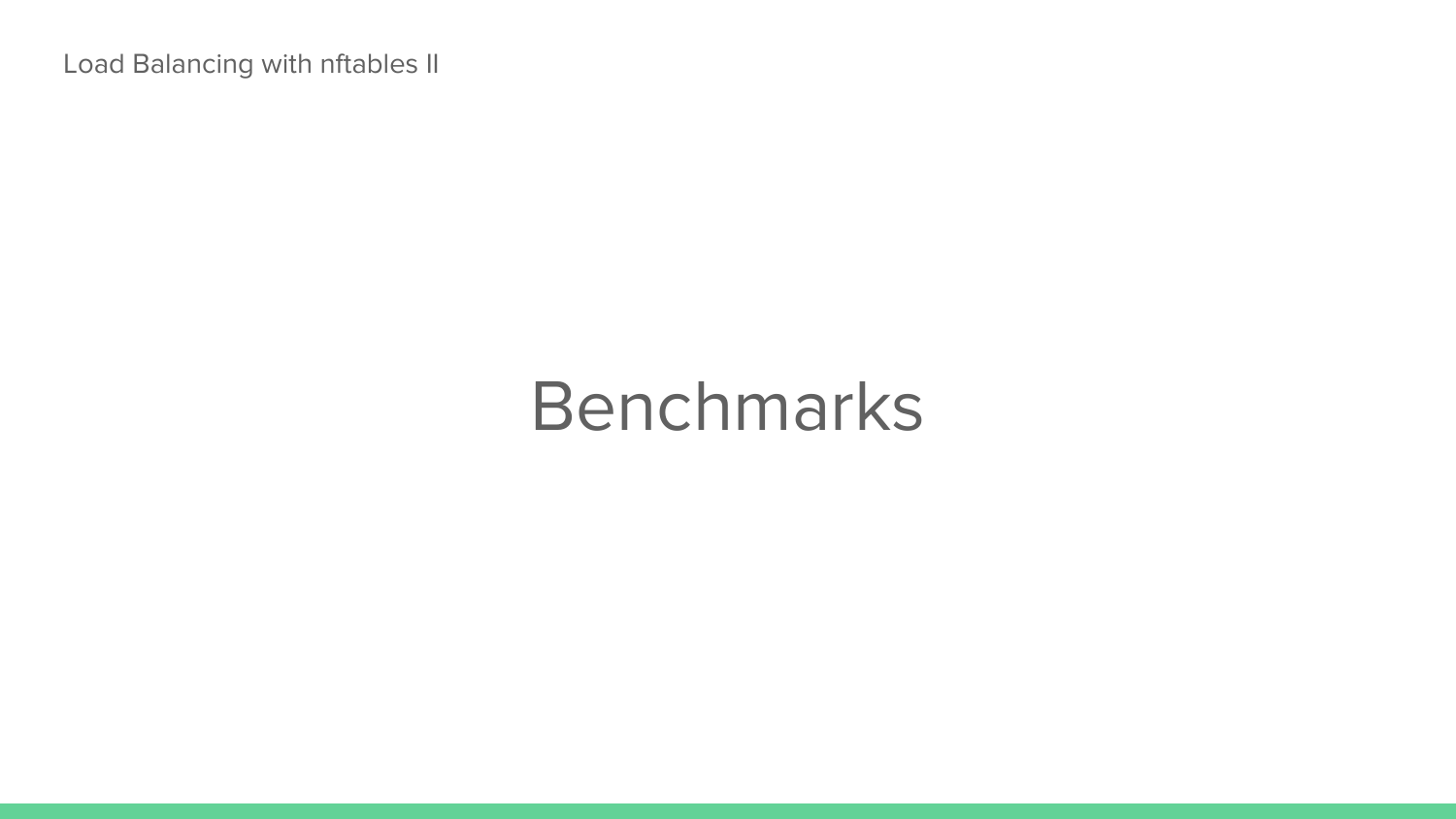### Lab Environment

Kernel version 4.8.0-rc4+ branch nf-next

2 clients, 3 backends & 1 LB

2 cores (3.33 GHz each) i5 660 with 2 threads/core, 4GB RAM @1333 MHz

2 Intel Gigabit Network 82578DM & 82574L per machine

System tuning considerations from József paper

HTTP protocol transferring 229 bytes per connection (client wrk/server nginx)

Both IPv4 & IPv6

LB was never saturated during a test of 30 seconds

LVS performance used as a reference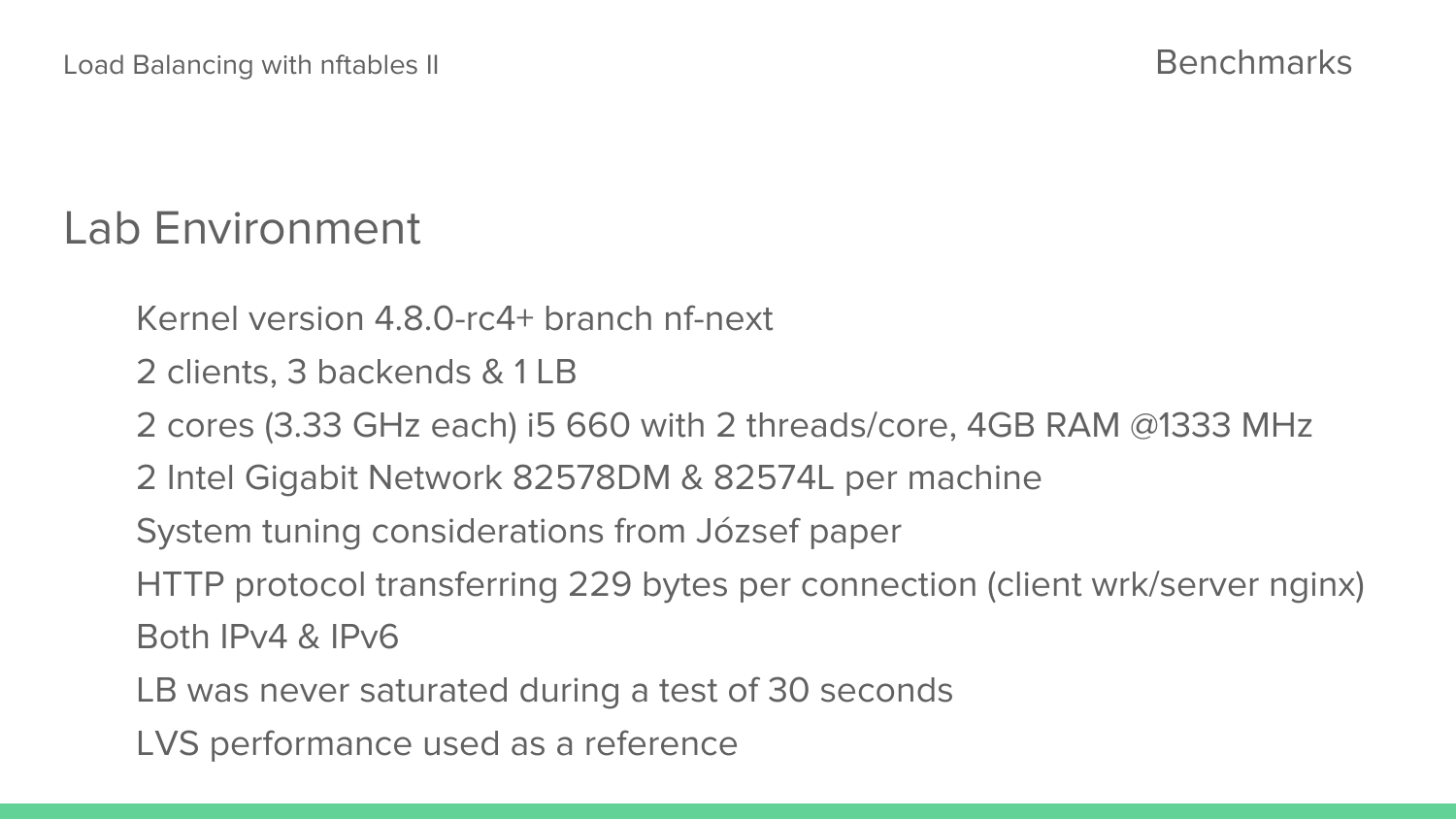### IPv4 Benchmarks

IPv4 Benchmarks - %cpu vs. req/sec



reg/sec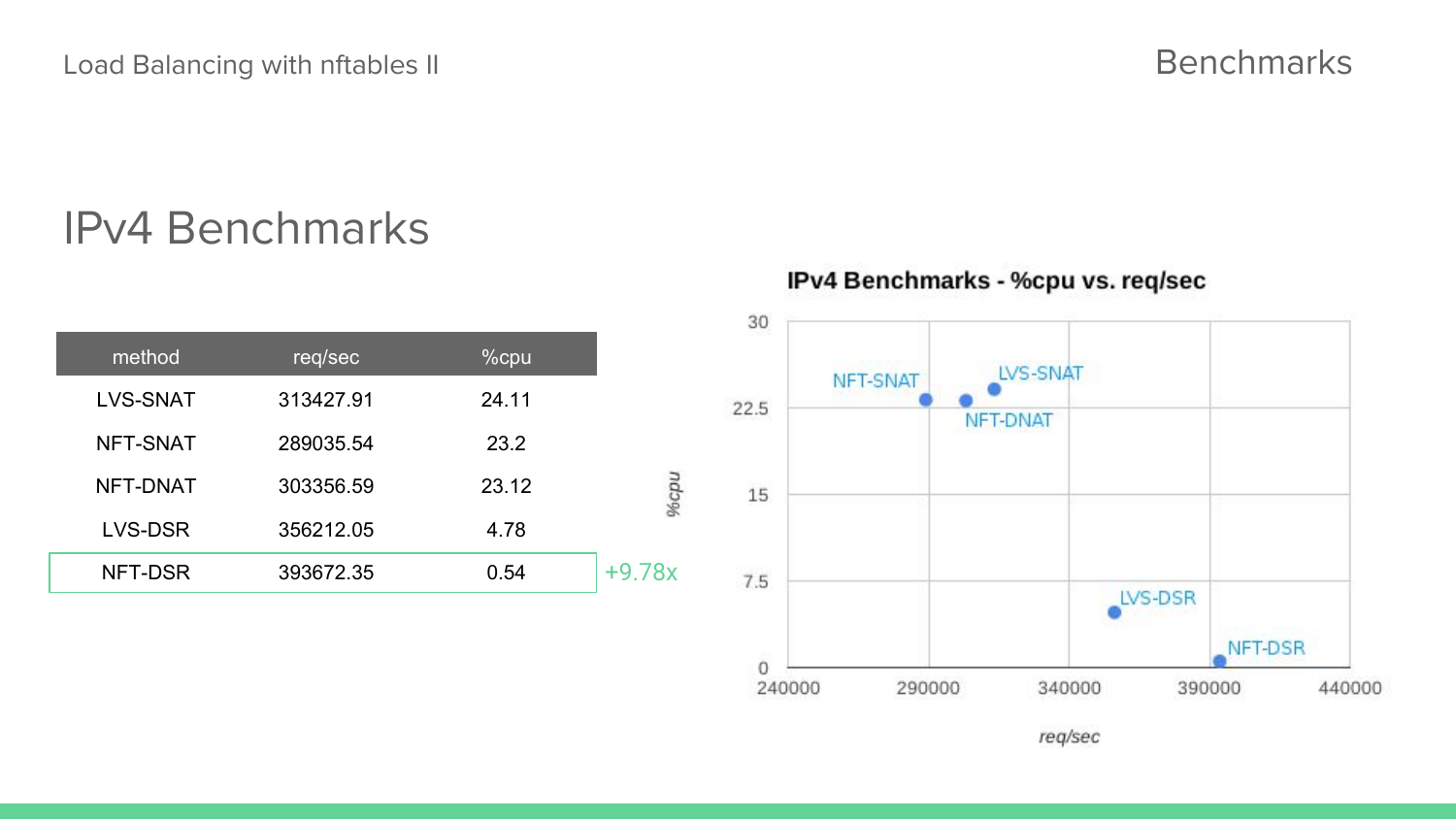#### IPv6 Benchmarks

| %cpu  | req/sec   | method          |
|-------|-----------|-----------------|
| 24.65 | 289320.17 | <b>LVS-DNAT</b> |
| 24.85 | 271790.98 | NFT-SNAT        |
| 23.37 | 287978.41 | NFT-DNAT        |
| 4.43  | 418067.65 | LVS-DSR         |
| 0.8   | 432399.38 | NFT-DSR         |

IPv6 Benchmarks - %cpu vs. req/sec

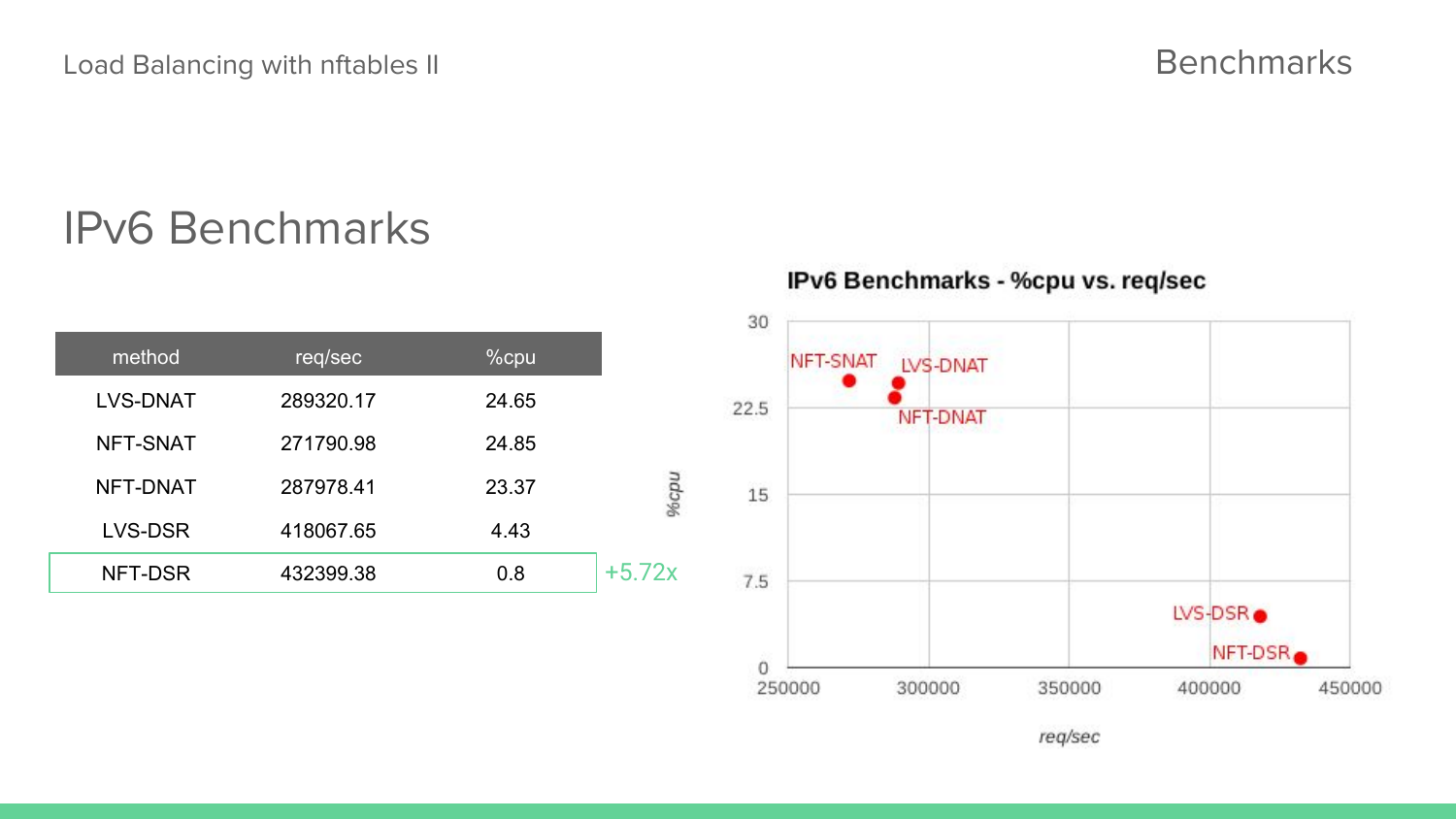## Work To Do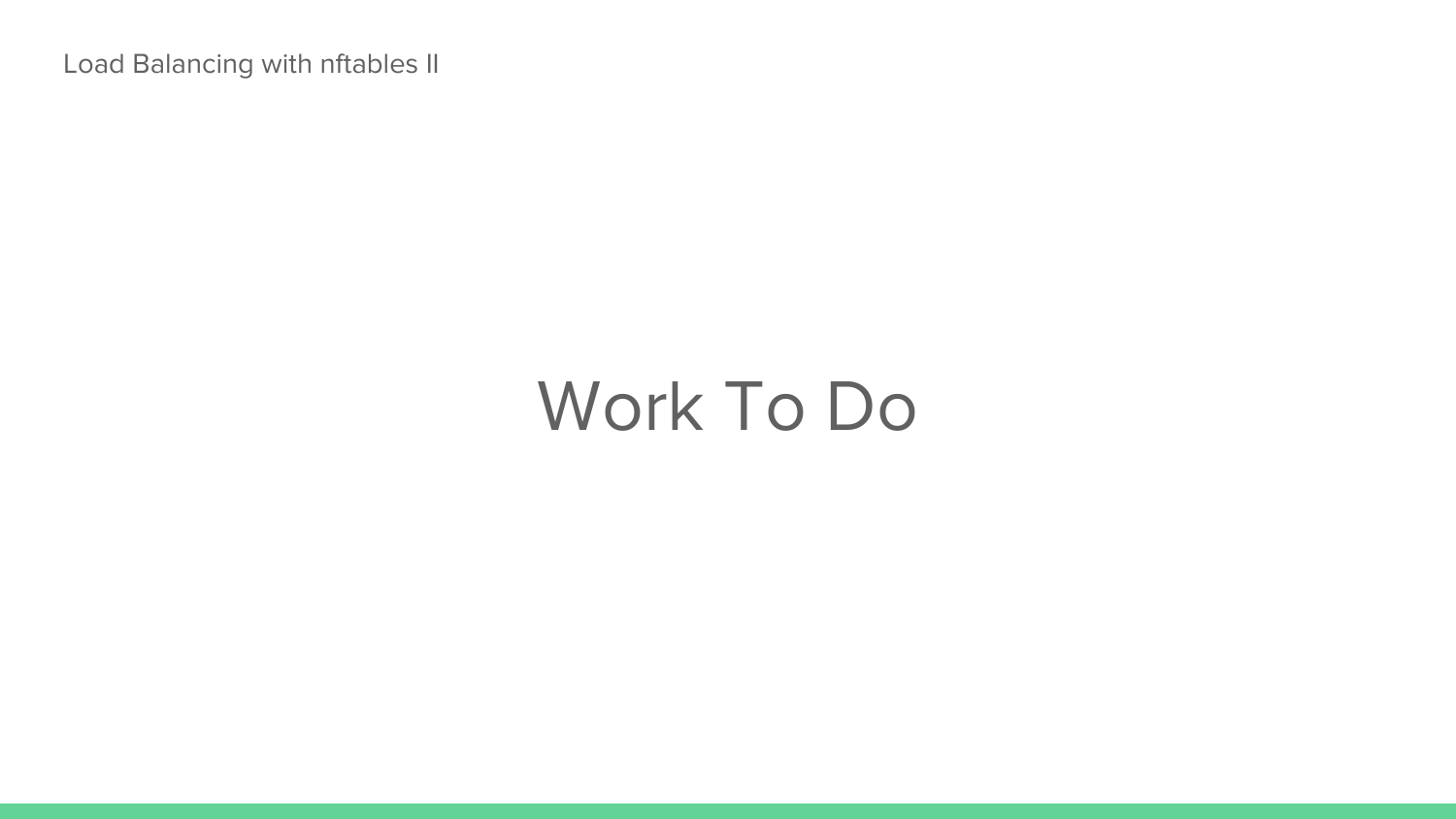- $\star$  Lightweight NAT from hook ingress to improve NAT results
- **★ User space nft rules manager:** 
	- Set basic and complex algorithms
	- Manage different topologies easily
- $\star$  Health checks monitor
	- Layered support
	- Internal and external monitor